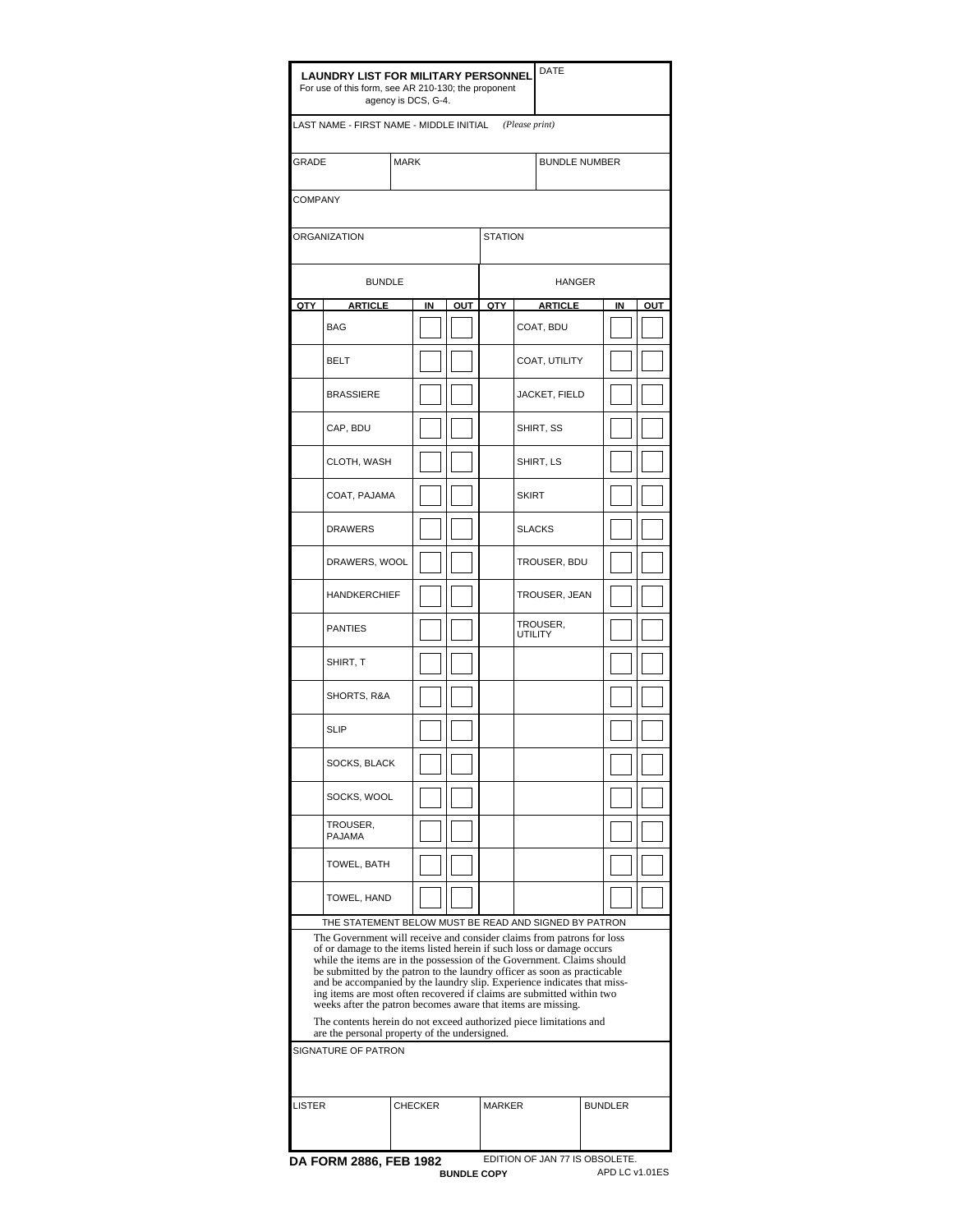| <b>LAUNDRY LIST FOR MILITARY PERSONNEL</b><br>For use of this form, see AR 210-130; the proponent<br>agency is DCS, G-4.              |                                                                                                                                                    |  |                                 |     |                |                      | DATE           |  |    |     |  |
|---------------------------------------------------------------------------------------------------------------------------------------|----------------------------------------------------------------------------------------------------------------------------------------------------|--|---------------------------------|-----|----------------|----------------------|----------------|--|----|-----|--|
| LAST NAME - FIRST NAME - MIDDLE INITIAL (Please print)                                                                                |                                                                                                                                                    |  |                                 |     |                |                      |                |  |    |     |  |
| <b>GRADE</b><br><b>MARK</b>                                                                                                           |                                                                                                                                                    |  |                                 |     |                | <b>BUNDLE NUMBER</b> |                |  |    |     |  |
|                                                                                                                                       | <b>COMPANY</b>                                                                                                                                     |  |                                 |     |                |                      |                |  |    |     |  |
|                                                                                                                                       | ORGANIZATION                                                                                                                                       |  |                                 |     | <b>STATION</b> |                      |                |  |    |     |  |
|                                                                                                                                       | <b>BUNDLE</b>                                                                                                                                      |  |                                 |     |                |                      | <b>HANGER</b>  |  |    |     |  |
| QTY                                                                                                                                   | <b>ARTICLE</b>                                                                                                                                     |  | IN                              | OUT | QTY            |                      | <b>ARTICLE</b> |  | IN | OUT |  |
|                                                                                                                                       | <b>BAG</b>                                                                                                                                         |  |                                 |     |                |                      | COAT, BDU      |  |    |     |  |
|                                                                                                                                       | <b>BELT</b>                                                                                                                                        |  |                                 |     |                | COAT, UTILITY        |                |  |    |     |  |
|                                                                                                                                       | <b>BRASSIERE</b>                                                                                                                                   |  |                                 |     |                |                      | JACKET, FIELD  |  |    |     |  |
|                                                                                                                                       | CAP, BDU                                                                                                                                           |  |                                 |     |                |                      | SHIRT, SS      |  |    |     |  |
|                                                                                                                                       | CLOTH, WASH                                                                                                                                        |  |                                 |     |                |                      | SHIRT, LS      |  |    |     |  |
|                                                                                                                                       | COAT, PAJAMA                                                                                                                                       |  |                                 |     |                | <b>SKIRT</b>         |                |  |    |     |  |
|                                                                                                                                       | <b>DRAWERS</b>                                                                                                                                     |  |                                 |     |                | <b>SLACKS</b>        |                |  |    |     |  |
|                                                                                                                                       | DRAWERS, WOOL                                                                                                                                      |  |                                 |     |                |                      | TROUSER, BDU   |  |    |     |  |
|                                                                                                                                       | <b>HANDKERCHIEF</b>                                                                                                                                |  |                                 |     |                |                      | TROUSER, JEAN  |  |    |     |  |
|                                                                                                                                       | <b>PANTIES</b>                                                                                                                                     |  |                                 |     |                | UTILITY              | TROUSER,       |  |    |     |  |
|                                                                                                                                       | SHIRT, T<br>SHORTS, R&A<br><b>SLIP</b><br>SOCKS, BLACK<br>SOCKS, WOOL                                                                              |  |                                 |     |                |                      |                |  |    |     |  |
|                                                                                                                                       |                                                                                                                                                    |  |                                 |     |                |                      |                |  |    |     |  |
|                                                                                                                                       |                                                                                                                                                    |  |                                 |     |                |                      |                |  |    |     |  |
|                                                                                                                                       |                                                                                                                                                    |  |                                 |     |                |                      |                |  |    |     |  |
|                                                                                                                                       |                                                                                                                                                    |  |                                 |     |                |                      |                |  |    |     |  |
|                                                                                                                                       | TROUSER,<br><b>PAJAMA</b>                                                                                                                          |  |                                 |     |                |                      |                |  |    |     |  |
|                                                                                                                                       | TOWEL, BATH                                                                                                                                        |  |                                 |     |                |                      |                |  |    |     |  |
|                                                                                                                                       | TOWEL, HAND                                                                                                                                        |  |                                 |     |                |                      |                |  |    |     |  |
|                                                                                                                                       | THE STATEMENT BELOW MUST BE READ AND SIGNED BY PATRON                                                                                              |  |                                 |     |                |                      |                |  |    |     |  |
|                                                                                                                                       | The Government will receive and consider claims from patrons for loss<br>of or damage to the items listed herein if such loss or damage occurs     |  |                                 |     |                |                      |                |  |    |     |  |
|                                                                                                                                       | while the items are in the possession of the Government. Claims should<br>be submitted by the patron to the laundry officer as soon as practicable |  |                                 |     |                |                      |                |  |    |     |  |
|                                                                                                                                       | and be accompanied by the laundry slip. Experience indicates that miss-                                                                            |  |                                 |     |                |                      |                |  |    |     |  |
| ing items are most often recovered if claims are submitted within two<br>weeks after the patron becomes aware that items are missing. |                                                                                                                                                    |  |                                 |     |                |                      |                |  |    |     |  |
| The contents herein do not exceed authorized piece limitations and<br>are the personal property of the undersigned.                   |                                                                                                                                                    |  |                                 |     |                |                      |                |  |    |     |  |
| SIGNATURE OF PATRON                                                                                                                   |                                                                                                                                                    |  |                                 |     |                |                      |                |  |    |     |  |
|                                                                                                                                       |                                                                                                                                                    |  |                                 |     |                |                      |                |  |    |     |  |
| <b>LISTER</b><br><b>CHECKER</b>                                                                                                       |                                                                                                                                                    |  | <b>MARKER</b><br><b>BUNDLER</b> |     |                |                      |                |  |    |     |  |
|                                                                                                                                       |                                                                                                                                                    |  |                                 |     |                |                      |                |  |    |     |  |
| EDITION OF JAN 77 IS OBSOLETE.<br>DA FORM 2886, FEB 1982                                                                              |                                                                                                                                                    |  |                                 |     |                |                      |                |  |    |     |  |

**HANGER COPY** APD LC v1.01ES